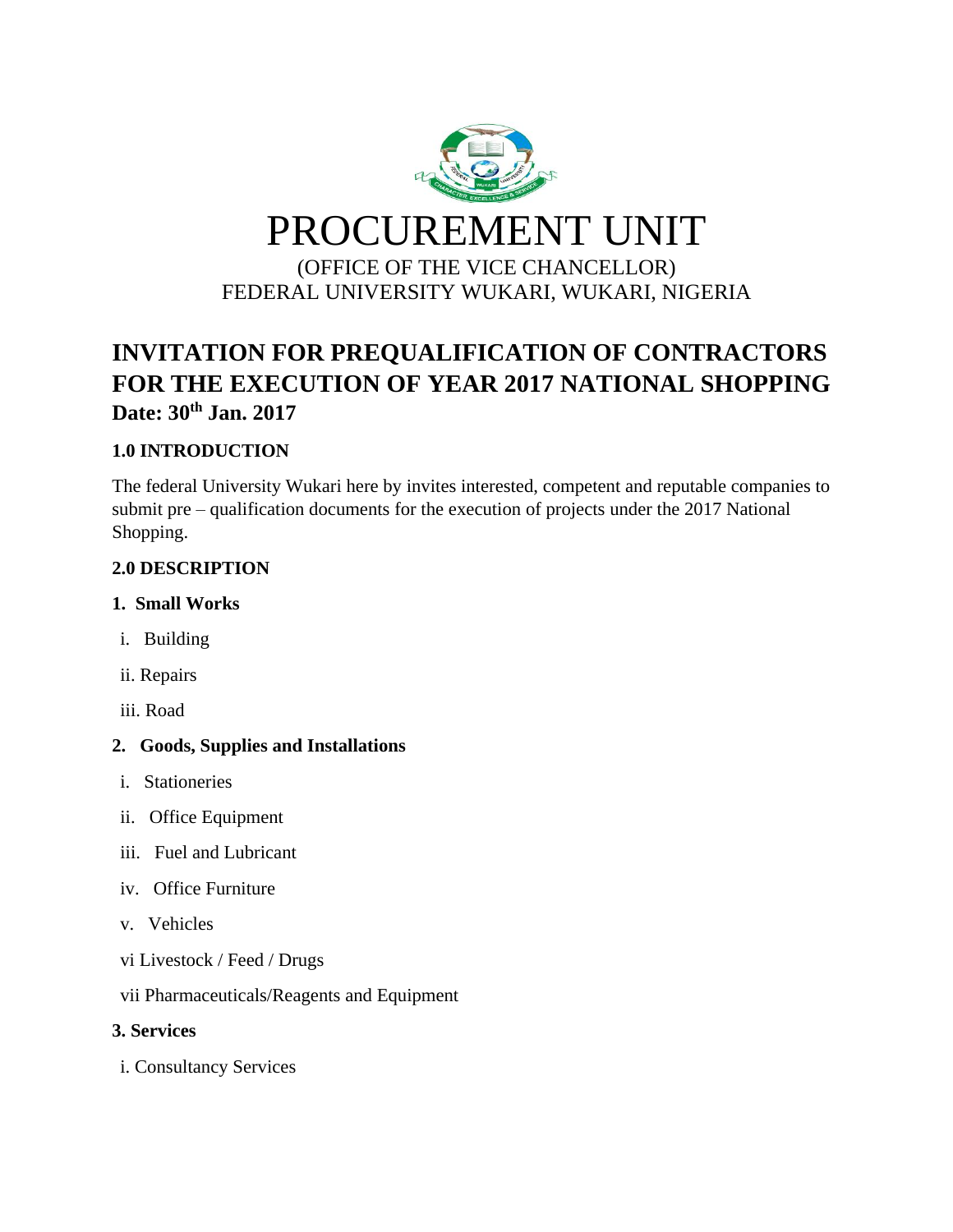#### **3.0 PRE – QUALIFICATION REQUIREMENTS**

The University in compliance with Section 23 (1) of the PPA, 2007 and the Bureau of public procurement (BPP) guideline will carry out Pre – qualification of companies who respond to this advert based on the following requirement:

#### **4.0 Mandatory Requirements:**

- a) Evidence of registration with Corporate Affairs Commission (CAC).
- b) Evidence of Company's Current Tax clearance certificate for the three (3) years (2014, 2015 & 2016).
- c) Evidence of current certificate of compliance with National Pension Commission (PENCOM) amended reform Act 2014.
- d) Evidence of current certificate of compliance with Industrial Training Fund inline with the provision of ITF Act 19, 2011.
- e) Evidence of registration with Bureau of public procurement (BPP) by attaching the interim Registration Report (IRR) as provided in part II section 5(h) of PPA 2007.

#### **4.1 Other Necessary Requirements:**

- g) Unabridged company Audited Report for the immediate past three (3) years.
- H) Evidence of company Annual returns to CAC for the immediate past three (3) years.
- I) A sworn affidavit that no partner/Director has been convicted in any country for

criminal offences related to fraudulent or corrupt practices or criminal misrepresentation or falsification of facts relating to any matter and that all the required documents are both GENUINE AND UP TO DATE.

j) A Sworn affidavit disclosing whether or not any officer of FUW or BPP is a former or

present Director, Shareholder or has any pecuniary interest in the bidder and confirm that all information presented in its bid are true and correct in all materials fact.

#### **5.0 SUBMISSION OF PREQUALIIFICATION DOCUMENTS:**

Interested and competent bidders are requested to submit their documents to the Secretary Tenders Board, Federal University, Wukari. Pre-qualification documents must be submitted on or before 2:00pm 30<sup>th</sup> February, 2017 in sealed envelopes clearly marked Pre-qualification for National Shopping at the Top right hand Corner and sent to the address indicated below.